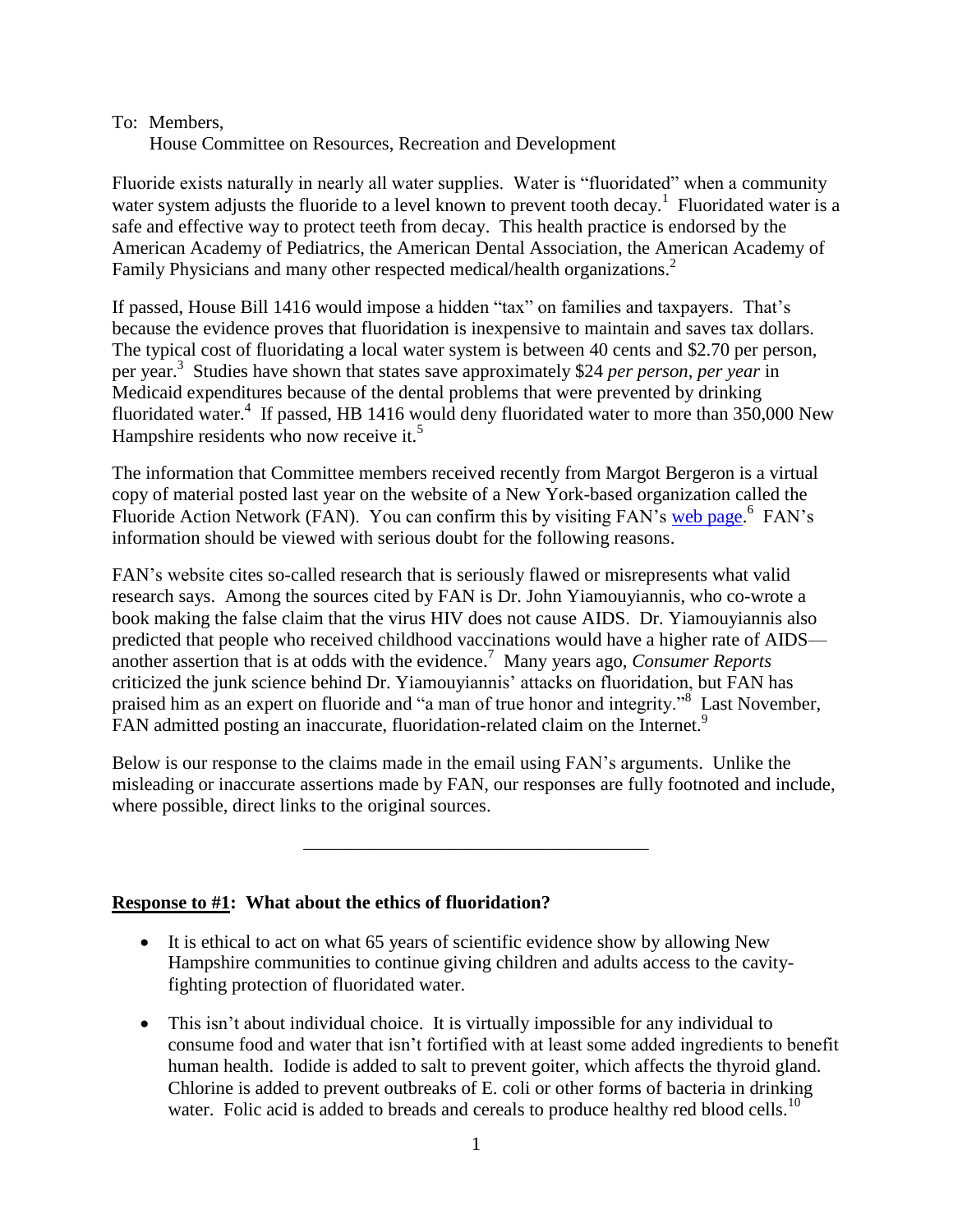- Our society respects individual rights, but every right has boundaries. For example, New Hampshire requires certain vaccinations for children who attend public schools.<sup>11</sup>
- There are certain policies in America that we choose to adopt community wide because they are cost-effective ways to strengthen health and security. State courts have consistently upheld the ability of a city or town to fluoridate its public water system.

### **Response to #2: What about the dose of fluoride in water?**

 FAN says that dose is an issue "because people drink different amounts of water." Local water system operators in New Hampshire already take this into account. The Environmental Protection Agency sets maximum levels for fluoride in drinking water, and the level used to fluoridate water is significantly below those levels—a gap that provides an added margin of safety.<sup>12</sup>

# **Response to #3: Is it okay that fluoride "goes to everyone," regardless of age or other factors?**

- Fluoridated water should be consumed by people of *all* ages because it benefits everyone, not just children. A 2007 report examined 20 studies to estimate fluoride's impact on adult teeth, and the report concluded that fluoridated water reduced decay by 27 percent.<sup>13</sup>
- Seniors benefit from fluoridation, partly because it helps prevent decay on the exposed root surfaces of teeth—a condition that especially affects older adults.<sup>14</sup>

### **Response to #4: What about fluoride that comes from other sources?**

 We agree that fluoridated water "is not the only way people are exposed to fluoride." Federal health officials have taken this knowledge into account by updating its recommendations on the fluoride level in drinking water.<sup>15</sup>

### **Response to #5: Is fluoridated water "essential" to human health?**

- We firmly believe that it is. At a time when thousands of New Hampshire residents lack dental insurance, fluoridation offers an easy, inexpensive preventive strategy that people can benefit from simply by turning on their tap.<sup>16</sup> Why would anyone would to create a mandate that prevents local communities from deciding to do this?
- Research has connected healthy teeth to how well children perform in school and the ability of adults to find good jobs. Studies show that fluoridation reduces the rate of tooth decay by 29 percent. $17$
- The benefits from water fluoridation build on those from fluoride in toothpaste. The coauthor of a 2010 study noted that research has confirmed "the most effective source of fluoride to be water fluoridation."<sup>18</sup>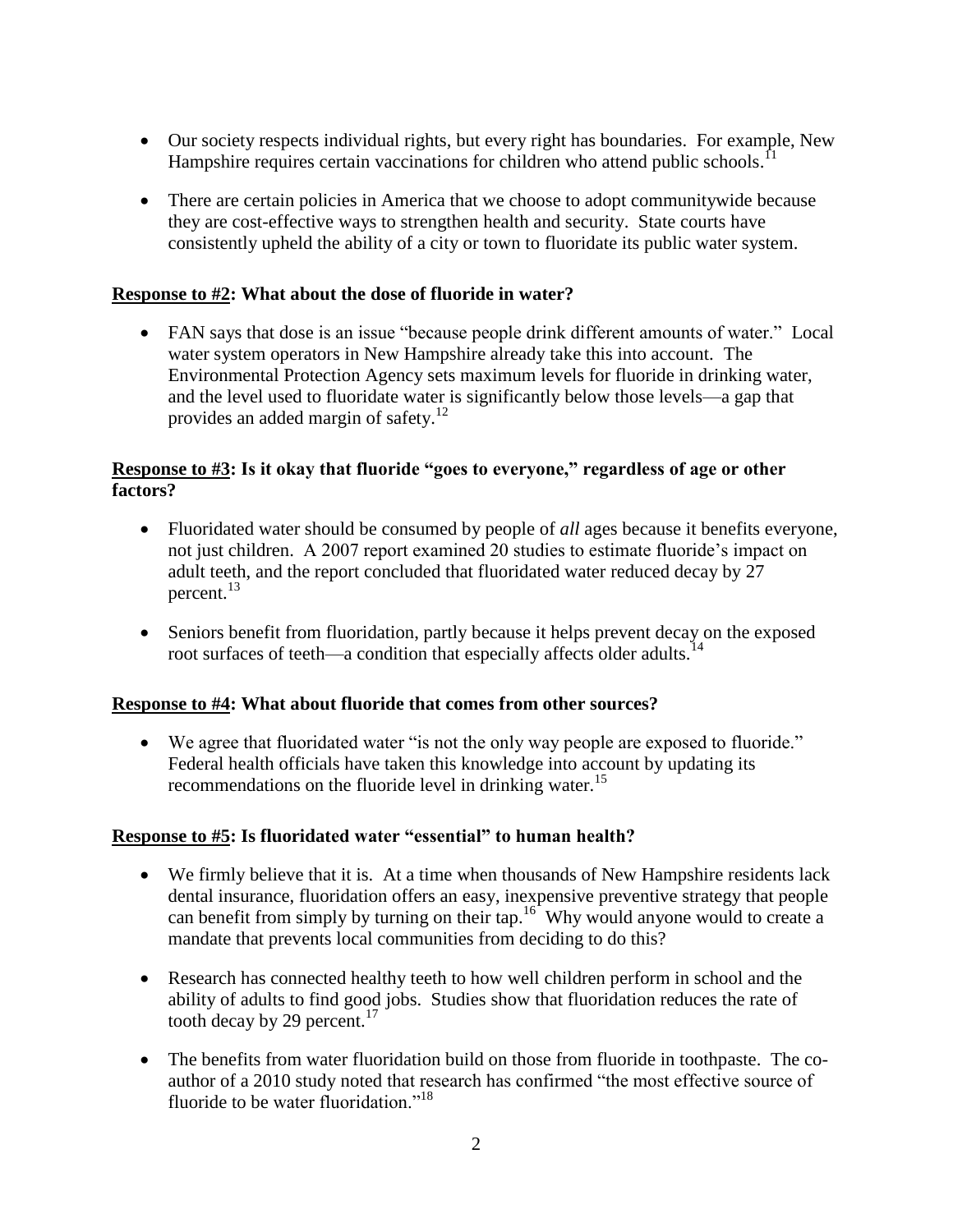- Even the U.S. armed forces recognize the need for fluoridated water. A senior official with the Department of Defense called tooth decay "a major problem for military personnel" and notes that expanding fluoridation on military bases will "directly reduce their risk for dental decay and improve [military] readiness."<sup>19</sup>
- The U.S. Centers for Disease Control and Prevention has praised water fluoridation as one of the "10 great public health achievements of the 20th century."<sup>20</sup>

### **Response to #6, #18 and #19: What about fluoridated water and young children?**

- The leaders of anti-fluoride groups are not experts on children's health. They have an agenda to stop public water systems from providing fluoridated drinking water to Americans of all ages.
- FAN claims that fluoride poses a "risk" for young children, but this fear-based message ignores the broader evidence. The American Dental Association concludes that "it is safe to use fluoridated water to mix infant formula" and encourages parents to discuss any questions they may have with their dentists and pediatricians. $^{21}$
- A 2010 study of infants and fluoride concluded that "no general recommendations to avoid use of fluoridated water in reconstituting infant formula are warranted."<sup>22</sup>

### **Response to #7, #9, #23–#29, #32 –#34 and #44: What about claims that FAN made about the safety of fluoridated water?**

- More than 3,000 studies or reports have been published on fluoride and fluoridation.<sup>23</sup> This substantial body of research reinforces fluoridation's safety and does not support the claims that have been made by anti-fluoride groups.
- The American Academy of Pediatrics, the American Dental Association and the American Academy of Family Physicians are among the leading medical and health organizations that endorse the safety and effectiveness of water fluoridation. 24
- The Centers for Disease Control and Prevention points out, "For many years, panels of experts from different health and scientific fields have provided strong evidence that water fluoridation is safe and effective."<sup>25</sup>
- More than 350,000 New Hampshire residents receive fluoridated water, and many of them have been drinking this water for decades.<sup>26</sup> If FAN's allegations about safety were true, we already would have seen major health problems among these state residents but we have not.
- One of FAN's common tactics is to raise fears about safety by misrepresenting a 2006 report by the National Research Council (NRC). But the NRC's report focused on water with naturally existed fluoride levels that were double or quadruple the level used to fluoridate public water systems. The NRC itself stated that "the practice of water fluoridation was outside the scope of this report and is not evaluated."<sup>27</sup> The Centers for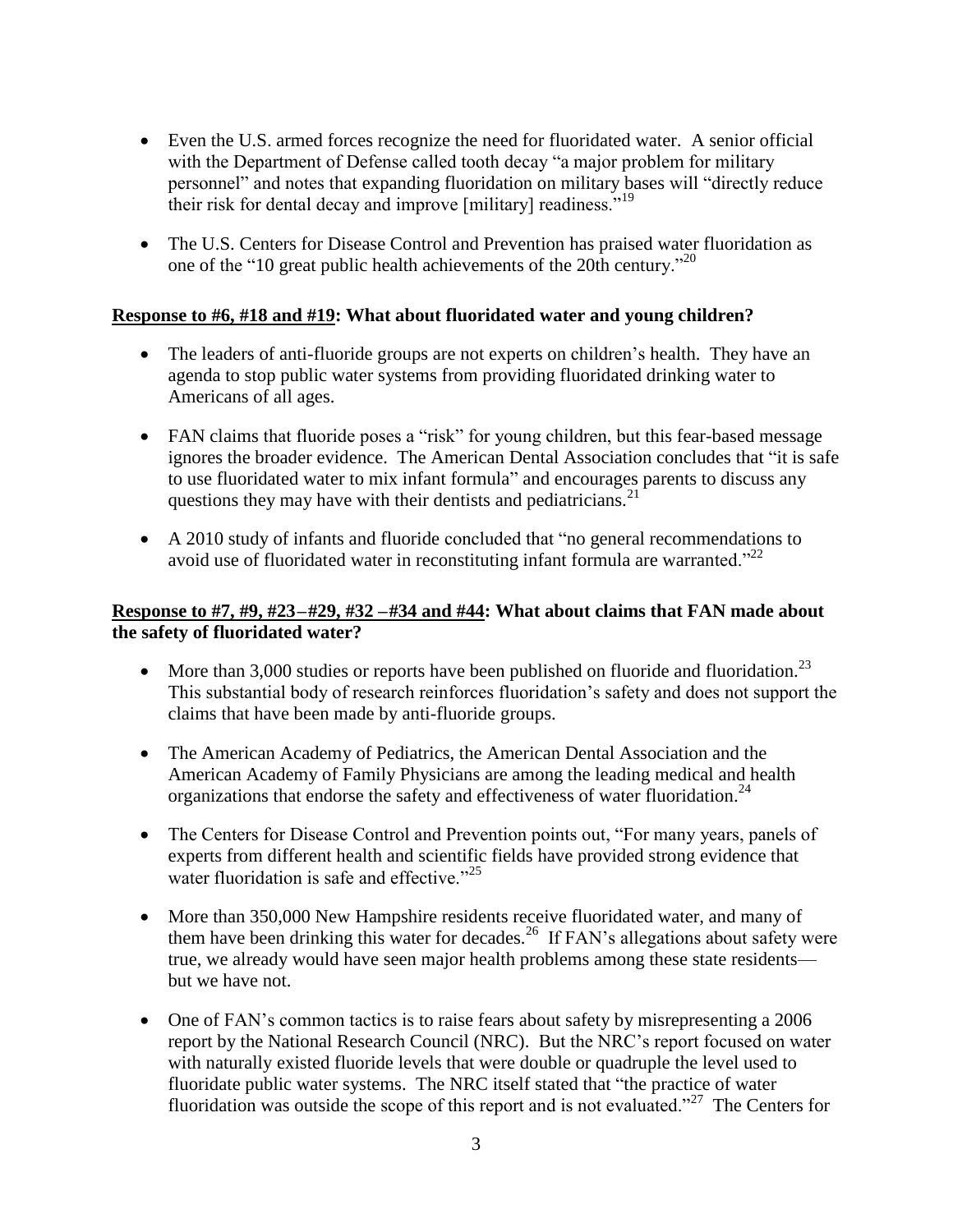Disease Control and Prevention noted that the NRC's report "does not question the use of lower levels of fluoride to prevent tooth decay."<sup>28</sup>

## **Response to #8: What about FAN's claim that no health agency "is monitoring fluoride exposure"?**

- This allegation is false. The Safe Drinking Water Act has various rules that require public water systems to monitor their water supply and share information about water quality with the public. $^{29}$
- As mentioned earlier, the Environmental Protection Agency sets maximum levels for fluoride in drinking water, and the level used to fluoridate water is significantly below those levels.<sup>30</sup>
- FAN complains that no government agency is regularly collecting samples of "urine, blood, bones, hair, or nails of either the general population" or certain subgroups. The reason why is simple: it's make no sense to spend thousands of taxpayer dollars to collect all of these materials because we have strong confidence about fluoridation's safety.

# **Response to #10, #12–#15, #17: What about fluoridation's role in preventing tooth decay?**

- In the email you were sent, FAN claimed that fluoridation's role in the decline of tooth decay "is in serious doubt." FAN may have a doubt, but the scientific community does not. FAN cited only two U.S. studies to voice its doubt, and each of these studies is more than 20 years old. FAN ignores numerous studies reinforcing fluoridation's benefits, including these recent studies:
	- o In 2010, a New York study found that low-income residents in *less fluoridated* counties needed 33 percent more fillings, root canals, and extractions than those in counties where fluoridated water was common. $31$
	- o A 2011 study showed that Alaska children living in non-fluoridated areas had a 32 percent higher rate of decayed, missing or filled teeth than kids in fluoridated communities. $32$
	- o In 2002, the U.S. Task Force on Community Preventive Services—an independent panel of health experts—reviewed dozens of studies on water fluoridation and determined that this practice reduced tooth decay among children by 29 percent. $33$
- FAN also ignores an Illinois study that reviewed changes in decay rates between 1980 and 1990. The study concluded, "Water fluoridation has been the dominant factor in the decline of [cavities]."<sup>34</sup>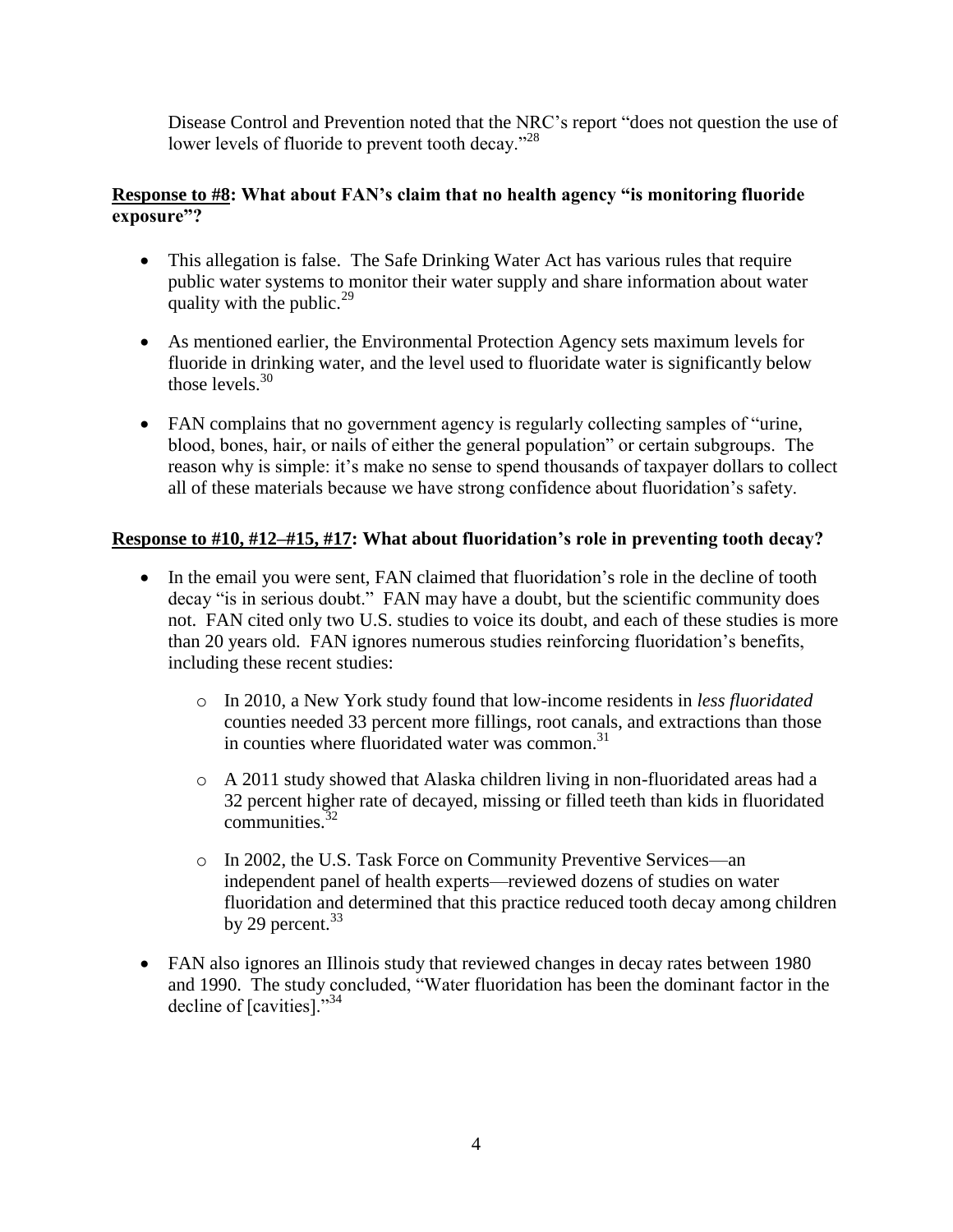### **Response to #11: What does data from Europe show about the need for fluoridation?**

- Anti-fluoride activists say that European countries have "rejected" fluoridation, but this assertion is misleading because it ignores the fact that these nations use various public programs and other means to provide fluoride to their citizens:
	- o Salt fluoridation is widely used in Europe. In fact, at least 70 million Europeans consume fluoridated salt, and this method of fluoridation reaches most of the population in Germany and Switzerland. These two countries have among the lowest rates of tooth decay in all of Europe.<sup>35</sup>
	- o Fluoridated water is provided to 12 million Europeans, mostly reaching residents of Great Britain, Ireland, Spain and other countries.<sup>36</sup>
	- $\circ$  Fluoridated milk programs reach millions of additional Europeans.<sup>37</sup>
	- o Italy has not tried to create a national system of water fluoridation, but there are two reasons for this. First, many Italians regularly drink bottled water. Second, a number of areas in Italy have water supplies with natural fluoride levels that already reach the optimal level that prevents decay.<sup>38</sup>

### **Response to #16: What about tooth decay trends?**

• FAN's claims about tooth decay rates cannot be trusted. The chart *(at right)* that was part of the email you received is inaccurate. FAN's chart incorrectly shows the use of fluoride toothpaste starting in 1970. In fact, fluoride toothpaste made up 12 percent of the U.S. toothpaste market by 1960, and it rose by 1964 to 35 percent of the total U.S. market for toothpaste.<sup>39</sup>



 FAN does not identify a source for its graph on "decayed teeth," probably because it's not reliable data. The first national survey that collected clinical data on decay rates in the U.S. was not completed until the years 1960-1962.<sup>40</sup> This means that FAN's chart is sheer speculation or guesswork when it refers to the period of 1930 through 1960.

#### **Response to #20: What are the facts about the condition known as fluorosis?**

• FAN and other anti-fluoride groups try to raise public fear about fluorosis. Nearly all fluorosis in the U.S. is a mild, cosmetic condition, and a 2010 study found that the effect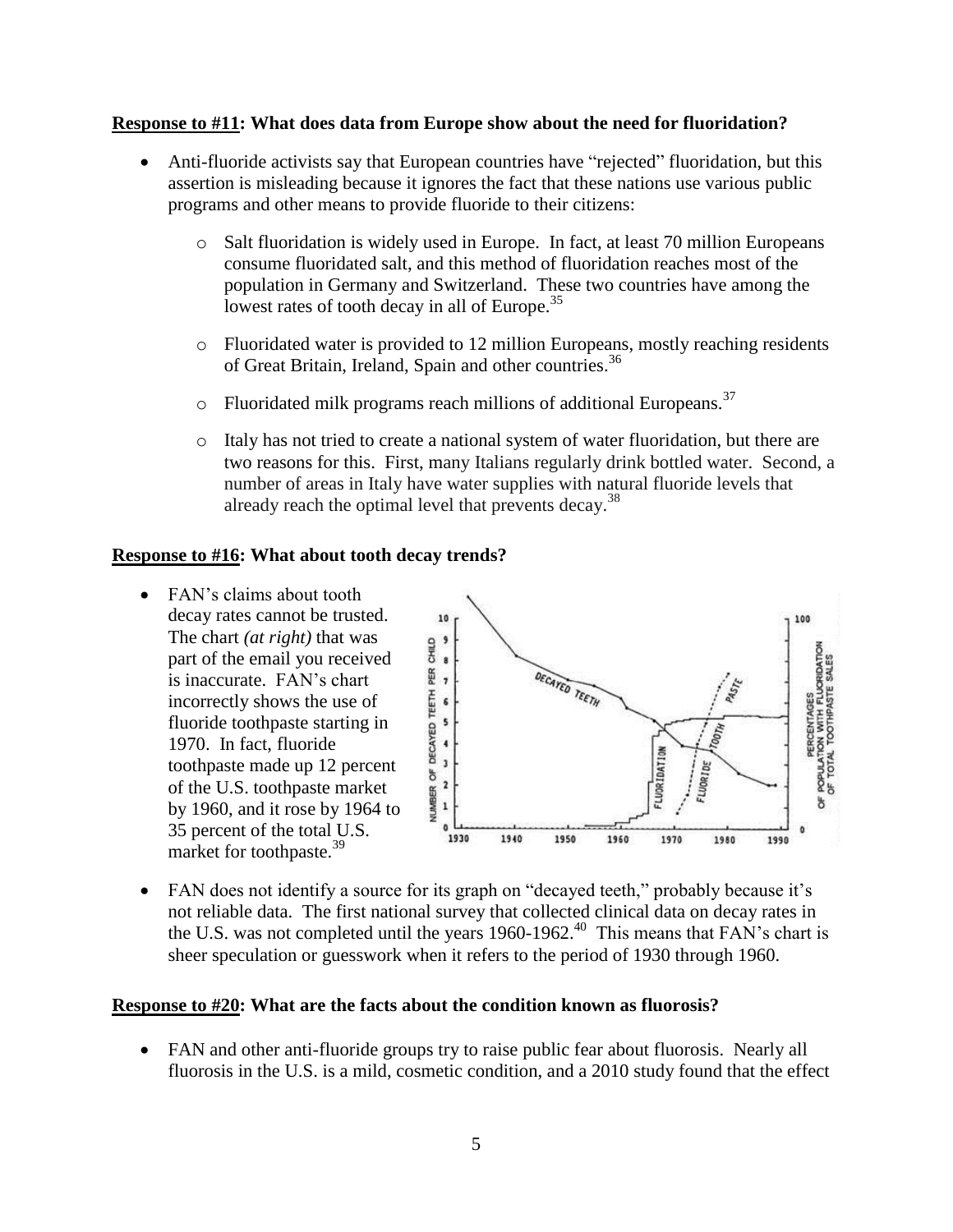of this condition "was not adverse and could even be favorable."<sup>41</sup> Mild fluorosis does not cause pain, nor does it affect the function or health of the teeth.<sup>42</sup>

# **Response to #21 and #22: What about FAN's claims that fluoride can negatively affect the brain—specifically IQ levels?**

- This claim is based on junk science. The foreign studies about IQs that anti-fluoride groups cite from China, Mexico and other countries involved fluoride levels that were at least double or triple the level used to fluoridate drinking water in the U.S. $^{43}$
- British researchers who evaluated these IQ studies found "basic errors" and wrote that the lower IQs might be traceable to other factors, including arsenic exposure, the burning of high-fluoride coal inside homes and the eating of contaminated grain.<sup>44</sup>

# **Response to #30 and #31: What are claims that fluoridation "may cause bone cancer"?**

- In 2011, a major U.S. study found no link between the fluoride and bone cancer.<sup>45</sup> The design of this study was approved by the National Cancer Institute. The study is also considered very reliable because—unlike the study that FAN cites in #31—it examined actual fluoride levels in bone.
- In October 2011, after lengthy review, a committee of California's Office of Environment Health Hazard Assessment voted unanimously that the evidence did not support classifying fluoride as a cancer-causing substance.<sup>46</sup>

# **Response to #35: What about claims that there is "no margin of safety" for fluoride?**

- People have been drinking fluoridated water in the U.S. for more than 60 years. If there is no margin of safety and a real risk of harm, then where are all of the negative effects that FAN claims should have happened?
- FAN's use of sources is abusive. It cites the Centers for Disease Control and Prevention (CDC) as a source for this FAN statement: "There is clearly no margin of safety for dental fluorosis." When did any CDC official say this? Where's the evidence for this?

# **Response to #36–#39: What about low-income people and fluoridated water?**

- FAN claims that low-income families are "penalized" by fluoridation. This is a ridiculous claim. Fluoridation has helped to reduce the gap in tooth decay rates that exist by different income levels. In fact, a 2002 study called water fluoridation "the most effective and practical method" for reducing this decay gap.<sup>47</sup>
- Denying New Hampshire residents access to fluoridated water will hurt families, especially low-income people who are less likely to see a dentist regularly.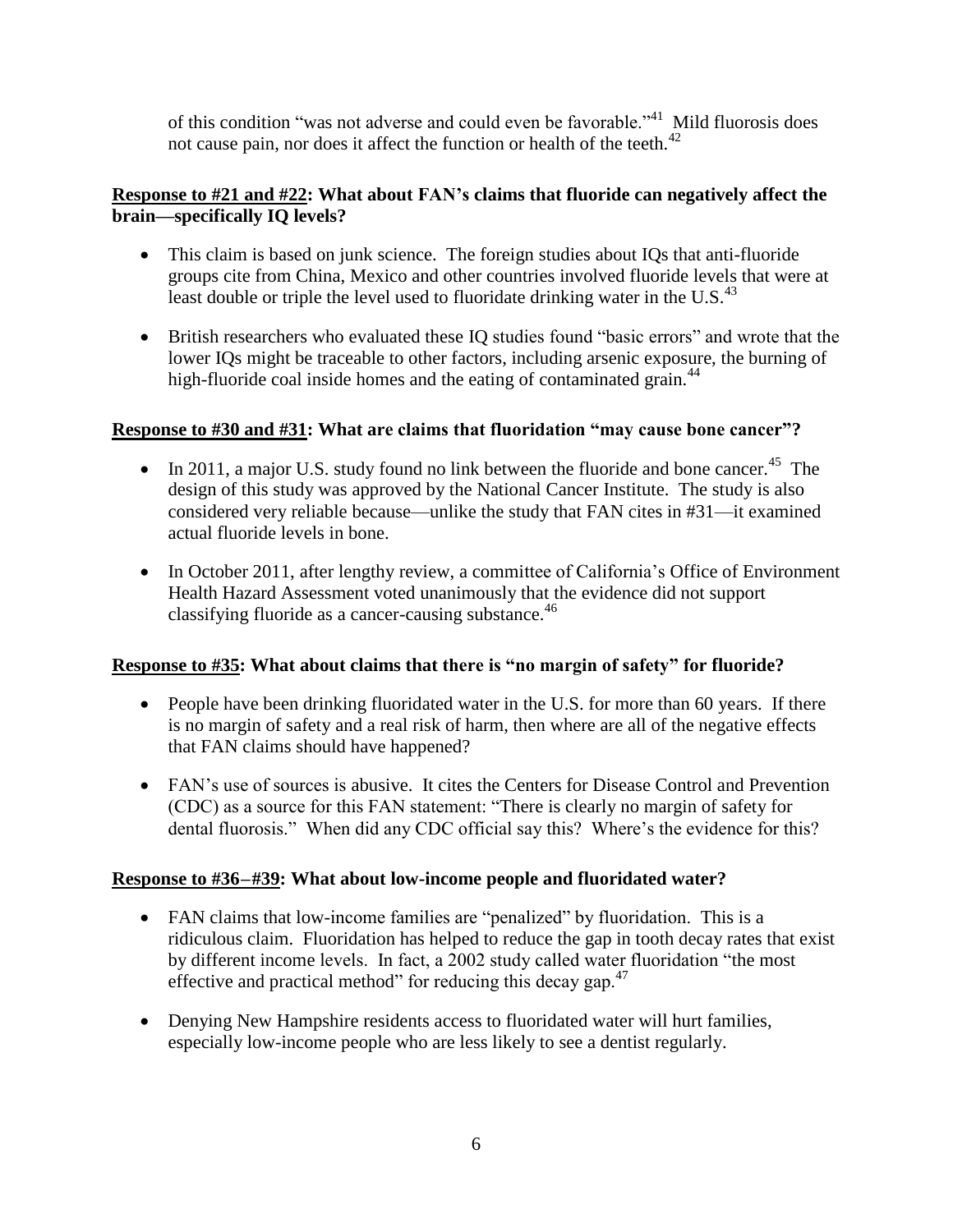## **Response to #40 and #41: Where does the fluoride come from that is use for fluoridation?**

- The fluoride used for fluoridating local water systems is usually extracted from phosphate rock, and so is phosphoric acid—an ingredient in Coke and Pepsi. Neither one of them comes from fertilizer, despite the misleading claim made by FAN.
- FAN's is being untruthful when it claims in #41 that fluoride compounds are not or have not been "tested." The American Water Works Association's "Standard 60" requires regular testing of fluoride additives to ensure they meet tests for safety and purity.<sup>48</sup>

# **Response to #42 and #43: What about claims by FAN that fluoride additives have a corrosive effect on pipes?**

 According to the Centers for Disease Control and Prevention, "The concern that using fluorosilicate additives to fluoridate drinking water causes water system pipes to corrode is not supported by science." In fact, the CDC points out that these fluoride additives reduce the potential for corrosion.<sup>49</sup>

### **Response to #45–47: Where does the scientific community stand on fluoridation?**

- There are many thousands of scientists and medical researchers around the world. It isn't hard to find a few of them who hold strange beliefs—people like Dr. Yiamouyiannis (mentioned in our introduction). But, viewed overall, the scientific community overwhelmingly supports water fluoridation.
- Numerous U.S. Surgeons General have endorsed water fluoridation, including those appointed by both Republican and Democratic presidents. Surgeon General C. Everett Koop, who served under two Republican presidents, called fluoridated water the "most efficient means" in America to reduce dental disease.<sup>50</sup>
- FAN claims, "Many scientists oppose fluoridation." But who are all of these scientists? FAN points to a list of 3,700 "professionals" who have signed the group's anti-fluoridation statement. But FAN has been collecting signatures for more than four years, and most of the signers are *not* scientists.<sup>51</sup>

# **Response to #48-49: What about the approach that anti-fluoride groups take versus the approach that health officials take when they talk about fluoridation?**

- Anti-fluoride activists cite so-called studies, but they rarely provide direct links to those studies or share the actual transcripts. This is because many of those "studies" are not peer-reviewed and/or are seriously flawed.
- Anti-fluoride activists rely heavily on junk science. According to the Pew Center on the States, fluoride opponents circulate "a lot of misleading information about fluoride."<sup>52</sup>

*(See the following pages for detailed source citations)*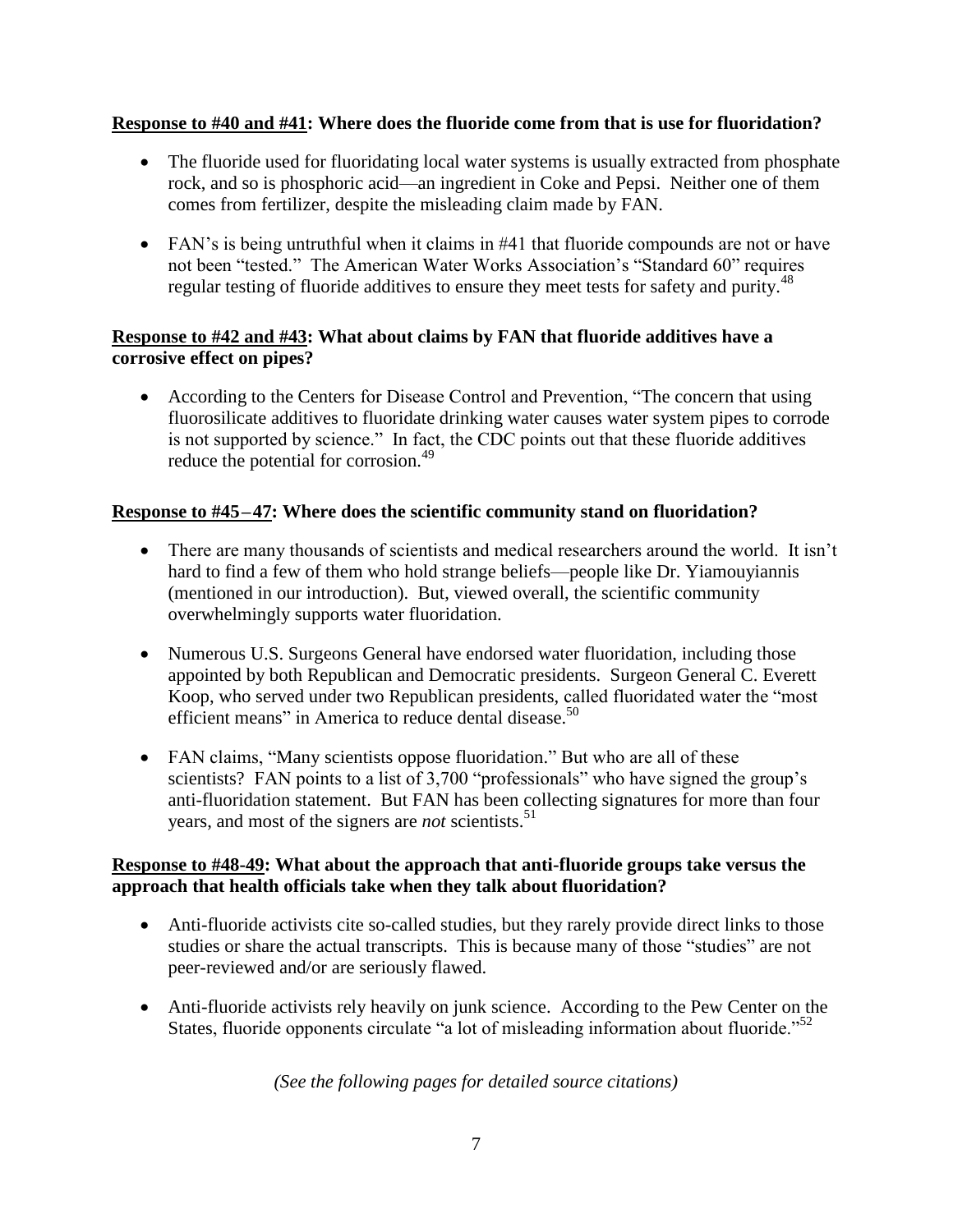#### **Sources**

 $\overline{a}$ 

<sup>1</sup> "Fluoridation Basics," Centers for Disease Control and Prevention,

<http://www.cdc.gov/fluoridation/benefits/background.htm><br><sup>2</sup> "Protecting All Children's Teeth (PACT)," a training module by the American Academy of Pediatrics, accessed on Jan. 20, 2011 a[t http://www.aap.org/oralhealth/pact/ch6\\_intro.cfm;](http://www.aap.org/oralhealth/pact/ch6_intro.cfm) "Flouride & Fluoridation," American Dental Association, accessed on Jan. 12, 2011 a[t http://www.ada.org/fluoride.aspx;](http://www.ada.org/fluoride.aspx) "Fluoridation of Public Water Supplies," a policy statement of the American Academy of Family Physicians,

[http://www.aafp.org/online/en/home/clinical/clinicalrecs/guidelines/fluoridation.html.](http://www.aafp.org/online/en/home/clinical/clinicalrecs/guidelines/fluoridation.html)

 $\frac{100 \mu m \text{ w w and p.v.}}{3 \text{ Research reveals that the median cost per person/per year for 75 public water systems to provide fluoridated water}}$ was as follows: \$2.70 among water systems serving fewer than 5,000 people and only 40 cents for systems serving more than 20,000 people. See: "Preventing Dental Caries: Community Water Fluoridation," The Community Guide Branch, Centers for Disease Control and Prevention, (2002),

[http://www.thecommunityguide.org/oral/fluoridation.html,](http://www.thecommunityguide.org/oral/fluoridation.html) accessed October 27, 2011.

<sup>4</sup> The Texas study revealed cost savings of \$24 per child, per year. The New York study found that the dental treatment costs per Medicaid recipient were \$23.65 higher for those living in less fluoridated counties. The original figure (\$23.63) was corrected in a subsequent edition of this journal and clarified to be \$23.65. (See "Letters to the Editor," *Public Health Reports* (November-December 2010), Vol. 125, 788). "Water Fluoridation Costs in Texas: Texas Health Steps (EPSDT-Medicaid)," Texas Department of Oral Health Website (2000),

[www.dshs.state.tx.us/dental/pdf/fluoridation.pdf;](http://www.dshs.state.tx.us/dental/pdf/fluoridation.pdf) J.V. Kumar, O., [Adekugbe](http://www.ncbi.nlm.nih.gov/pubmed?term=%22Adekugbe%20O%22%5BAuthor%5D) and T.A. [Melnik,](http://www.ncbi.nlm.nih.gov/pubmed?term=%22Melnik%20TA%22%5BAuthor%5D) "Geographic Variation in Medicaid Claims for Dental Procedures in New York State: Role of Fluoridation Under Contemporary Conditions," *Public Health Reports*, (September-October 2010) Vol. 125, No. 5, 647-54.

<sup>5</sup> New Hampshire's data is from "2008 Water Fluoridation Statistics," U.S. Centers for Disease Control and Prevention, [http://www.cdc.gov/fluoridation/statistics/2008stats.htm.](http://www.cdc.gov/fluoridation/statistics/2008stats.htm)

<sup>6</sup> "50 Reasons to Oppose Fluoridation," Fluoride Action Network, (August 2011), [http://www.fluoridealert.org/50](http://www.fluoridealert.org/50-reasons.htm) [reasons.htm,](http://www.fluoridealert.org/50-reasons.htm) accessed January 4, 2012.<br><sup>7</sup> "Fluoride: The Aging Factor," Fluoride Action Network, <u>http://www.fluoridealert.org/aging-factor.htm,</u> accessed

January 6, 2012; Stephen Barrett, "Dr. John Yiamouyiannis, Fluoridation Opponent, Dead at 58," Quackwatch.org, (February 25, 2005), [http://www.quackwatch.com/11Ind/yiamouyiannis.html.](http://www.quackwatch.com/11Ind/yiamouyiannis.html)

<sup>8</sup> R. Allen Freeze and Jay H. Lehr, *The Fluoride Wars: How a Modest Public Health Measure Became America's Longest-Running Political Drama*, (John Wiley & Sons: Hoboken, NJ), 2009, 33; "In Honor of Dr. John Yiamouyiannis (1943-2000)," Fluoride Action Network, (October 11, 2000), accessed January 4, 2012.

<sup>9</sup> An e-mail message from FAN's Ellen Connett to the Pew Center on the States, November 21, 2011 at 10:08 a.m. (*Note:* In a letter sent on November 17, 2011, Pew had informed FAN of an inaccurate allegation that the antifluoride group had made about Pew's activities related to water fluoridation. In her e-mail reply, Ms. Connett acknowledged "this incorrect statement we had on our website.")

<sup>10</sup> "Chlorine Inactivation of *Escherichia coli* O157:H7 in Water," *Journal of Food Protection*, (2001), Vol. 64, No. 10, 1607–1609, [http://www.cdc.gov/ncidod/osr/site/eip/pdf/zhao-2001-chlorine%20inactiv%20of%20e-](http://www.cdc.gov/ncidod/osr/site/eip/pdf/zhao-2001-chlorine%20inactiv%20of%20e-coli%20O157h7.pdf)

[coli%20O157h7.pdf;](http://www.cdc.gov/ncidod/osr/site/eip/pdf/zhao-2001-chlorine%20inactiv%20of%20e-coli%20O157h7.pdf) "Folic Acid," WebMD.com[, http://www.webmd.com/vitamins-supplements/ingredientmono-](http://www.webmd.com/vitamins-supplements/ingredientmono-1017-FOLIC+ACID.aspx?activeIngredientId=1017&activeIngredientName=FOLIC+ACID)[1017-FOLIC+ACID.aspx?activeIngredientId=1017&activeIngredientName=FOLIC+ACID.](http://www.webmd.com/vitamins-supplements/ingredientmono-1017-FOLIC+ACID.aspx?activeIngredientId=1017&activeIngredientName=FOLIC+ACID)

<sup>11</sup> "New Hampshire School Immunization Requirements 2011/2012," State Department of Health and Human Services, [http://www.dhhs.nh.gov/dphs/immunization/documents/school11-12.pdf,](http://www.dhhs.nh.gov/dphs/immunization/documents/school11-12.pdf) accessed December 21, 2011.

<sup>12</sup> "Basic Information about Fluoride in Drinking Water," U.S. Environmental Protection Agency, [http://water.epa.gov/drink/contaminants/basicinformation/fluoride.cfm.](http://water.epa.gov/drink/contaminants/basicinformation/fluoride.cfm)

<sup>13</sup> S.O. Griffin, E. Regnier, P.M. Griffin and V. Huntley, "Effectiveness of Fluoride in Preventing Caries in Adults," *The Journal of Dental Research*, (2007), Vol. 86, No. 5, 410-415.

<sup>14</sup> "Achievements in Public Health, 1900-1999: Fluoridation of Drinking Water to Prevent Dental Caries," *Morbidity and Mortality Weekly Report,* Centers for Disease Control and Prevention, (October 22, 1999), Vol. 48, No. 41, 933- 940, [http://www.cdc.gov/mmwr/preview/mmwrhtml/mm4841a1.htm.](http://www.cdc.gov/mmwr/preview/mmwrhtml/mm4841a1.htm)

<sup>15</sup> "HHS and EPA announce new scientific assessments and actions on fluoride," a press release by the U.S. Department of Health and Human Services, January 7, 2011, accessed on January 20, 2011 at: [http://www.hhs.gov/news/press/2011pres/01/20110107a.html.](http://www.hhs.gov/news/press/2011pres/01/20110107a.html)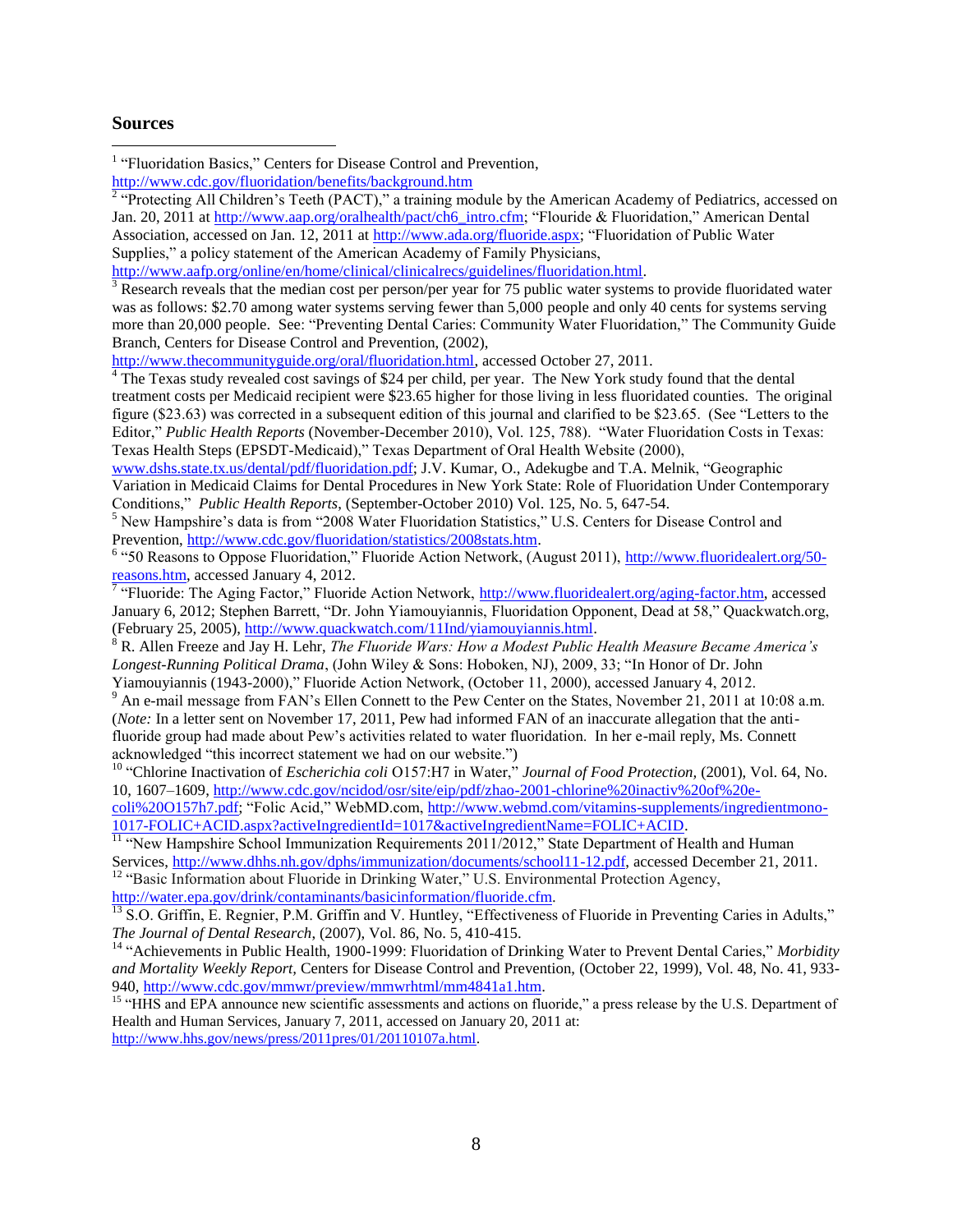<sup>16</sup> "Dental Insurance for Persons Under Age 65 Years with Private Health Insurance: United States, 2008," NCHS Data Brief, (June 2010), No. 40, [http://www.cdc.gov/nchs/data/databriefs/db40.htm.](http://www.cdc.gov/nchs/data/databriefs/db40.htm)

 $17$  The children who experienced this reduction in the median decay rate were aged 4 to 17. See: "Summary of Task Force Recommendations and Findings," The U.S. Task Force on Community Preventive Services, (2002), [http://www.thecommunityguide.org/oral/fluoridation.html,](http://www.thecommunityguide.org/oral/fluoridation.html) accessed November 22, 2011.

<sup>18</sup> "Drinking Tap Water May Help You Avoid Dentist's Drill, Study Says," *ScienceDaily* (April 13, 2010), [http://www.sciencedaily.com/releases/2010/04/100413121328.htm.](http://www.sciencedaily.com/releases/2010/04/100413121328.htm)

<sup>19</sup> Memorandum by Jonathan Woodson, Assistant Secretary of Defense for Health Affairs, to U.S. Department of Defense facilities, (July 18, 2011).

<sup>20</sup> "Ten Great Public Health Achievements – United States, 1900-1999," Centers for Disease Control and Prevention, *Morbidity and Mortality Weekly Report,* April 2, 1999, Vol. 48, No. 12, 241-243, accessed on January 25, 2011 at: [http://www.cdc.gov/mmwr/preview/mmwrhtml/00056796.htm.](http://www.cdc.gov/mmwr/preview/mmwrhtml/00056796.htm)

<sup>21</sup> "Fluoride and Infant Formula: Frequently Asked Questions (FAQ)," American Dental Association, <http://www.ada.org/4052.aspx#reconstitute>, (accessed April 12, 2011).

 $^{22}$  "Substantial consumption of fluoride increases chance of mild fluorosis," a news release by the American Dental Association (October 2010),<http://www.ada.org/4940.aspx> (accessed April 6, 2011).

<sup>23</sup> K.K. Cheng, I. Chalmers and T.A. Sheldon, "Adding fluoride to water supplies," *British Medical Journal,* **(**October 6, 2007), Vol. 335, 699.

<sup>24</sup> "Protecting All Children's Teeth (PACT)," a training module by the American Academy of Pediatrics, accessed on Jan. 20, 2011 at [http://www.aap.org/oralhealth/pact/ch6\\_intro.cfm;](http://www.aap.org/oralhealth/pact/ch6_intro.cfm) "Flouride & Fluoridation," American Dental Association, accessed on Jan. 12, 2011 a[t http://www.ada.org/fluoride.aspx;](http://www.ada.org/fluoride.aspx) "Fluoridation of Public Water Supplies," a policy statement of the American Academy of Family Physicians,

[http://www.aafp.org/online/en/home/clinical/clinicalrecs/guidelines/fluoridation.html.](http://www.aafp.org/online/en/home/clinical/clinicalrecs/guidelines/fluoridation.html)

 $\overline{a}$ 

<sup>25</sup> "Community Water Fluoridation: Safety," U.S. Centers for Disease Control and Prevention, [http://www.cdc.gov/fluoridation/safety.htm,](http://www.cdc.gov/fluoridation/safety.htm) accessed January 5, 2012.

<sup>26</sup> New Hampshire's data is from "2008 Water Fluoridation Statistics," U.S. Centers for Disease Control and Prevention, [http://www.cdc.gov/fluoridation/statistics/2008stats.htm.](http://www.cdc.gov/fluoridation/statistics/2008stats.htm)

<sup>27</sup> "Fluoride in Drinking Water: A Scientific Review of EPA's Standards," Report in Brief, prepared by the National Research Council (March 2006), accessed on April 20, 2011 a[t http://dels.nas.edu/resources/static-assets/materials-based](http://dels.nas.edu/resources/static-assets/materials-based-on-reports/reports-in-brief/fluoride_brief_final.pdf)[on-reports/reports-in-brief/fluoride\\_brief\\_final.pdf.](http://dels.nas.edu/resources/static-assets/materials-based-on-reports/reports-in-brief/fluoride_brief_final.pdf)

<sup>28</sup> "CDC Statement on the 2006 National Research Council (NRC) Report on Fluoride in Drinking Water," last updated on August 24, 2009, accessed on May 17, 2011 at [http://www.sboh.wa.gov/Meetings/2010/06-09/docs/Tab16i-](http://www.sboh.wa.gov/Meetings/2010/06-09/docs/Tab16i-Fluoridation_CDC_Statement.pdf)[Fluoridation\\_CDC\\_Statement.pdf.](http://www.sboh.wa.gov/Meetings/2010/06-09/docs/Tab16i-Fluoridation_CDC_Statement.pdf)

<sup>29</sup> "Statutory Requirements in the Safe Drinking Water Act Amendments of 1996," The Environmental Protection Agency, [http://water.epa.gov/lawsregs/guidance/sdwa/requirements.cfm,](http://water.epa.gov/lawsregs/guidance/sdwa/requirements.cfm) accessed December 20, 2011.

<sup>30</sup> "Basic Information about Fluoride in Drinking Water," U.S. Environmental Protection Agency, [http://water.epa.gov/drink/contaminants/basicinformation/fluoride.cfm.](http://water.epa.gov/drink/contaminants/basicinformation/fluoride.cfm)

 $31 \text{ J.V. Kumar},$  O. Adekugbe and T.A. Melnik, "Geographic Variation in Medicaid Claims for Dental Procedures in New York State: Role of Fluoridation Under Contemporary Conditions," *Public Health Reports*, (September-October 2010) Vol. 125, No. 5, 647-54.

 $32$  This data covered the 9- to 11-year-old age group of children. See: "Dental Caries in Rural Alaska Native Children – Alaska, 2008," *Morbidity and Mortality Weekly Report,* Centers for Disease Control and Prevention, (September 23, 2011) Vol. 60, No. 37, 1275-1278,

[http://www.cdc.gov/mmwr/preview/mmwrhtml/mm6037a2.htm?s\\_cid=mm6037a2\\_x](http://www.cdc.gov/mmwr/preview/mmwrhtml/mm6037a2.htm?s_cid=mm6037a2_x)**.**

 $\frac{33}{33}$  The children who experienced this reduction in the median decay rate were aged 4 to 17. See: "Summary of Task Force Recommendations and Findings," The U.S. Task Force on Community Preventive Services, (2002), [http://www.thecommunityguide.org/oral/fluoridation.html,](http://www.thecommunityguide.org/oral/fluoridation.html) accessed November 22, 2011.

<sup>34</sup> R.H. Selwitz et al., "Prevalence of Dental Caries and Dental Fluorosis in Areas with Optimal and Above-optimal Water Fluoride Concentrations: a 10-Year Follow-up Survey," *Journal of Public Health Dentistry*, (Spring 1995), Vol. 55, No.2, 90.

<sup>35</sup> T. Marthaler, G. Gillespie and F. Goetzfried, "Salt fluoridation in Europe and in Latin America – with potential worldwide," *Wirthschaft*, (March 2011), 12-25[, http://www.eusalt.com/pages/press](http://www.eusalt.com/pages/press-corner/file.handler?f=111109%20-%20German%20Journal%20)[corner/file.handler?f=111109%20-%20German%20Journal%20'Kali%20und%20Steinsalz'%20-](http://www.eusalt.com/pages/press-corner/file.handler?f=111109%20-%20German%20Journal%20)

[%20Salt%20Fluoridation%20in%20Europe%20and%20Latin%20America%20\(Print%20Version\).pdf.](http://www.eusalt.com/pages/press-corner/file.handler?f=111109%20-%20German%20Journal%20) (*Note:* "Wirthschaft" is a German publication, and this word means "business" in German.)